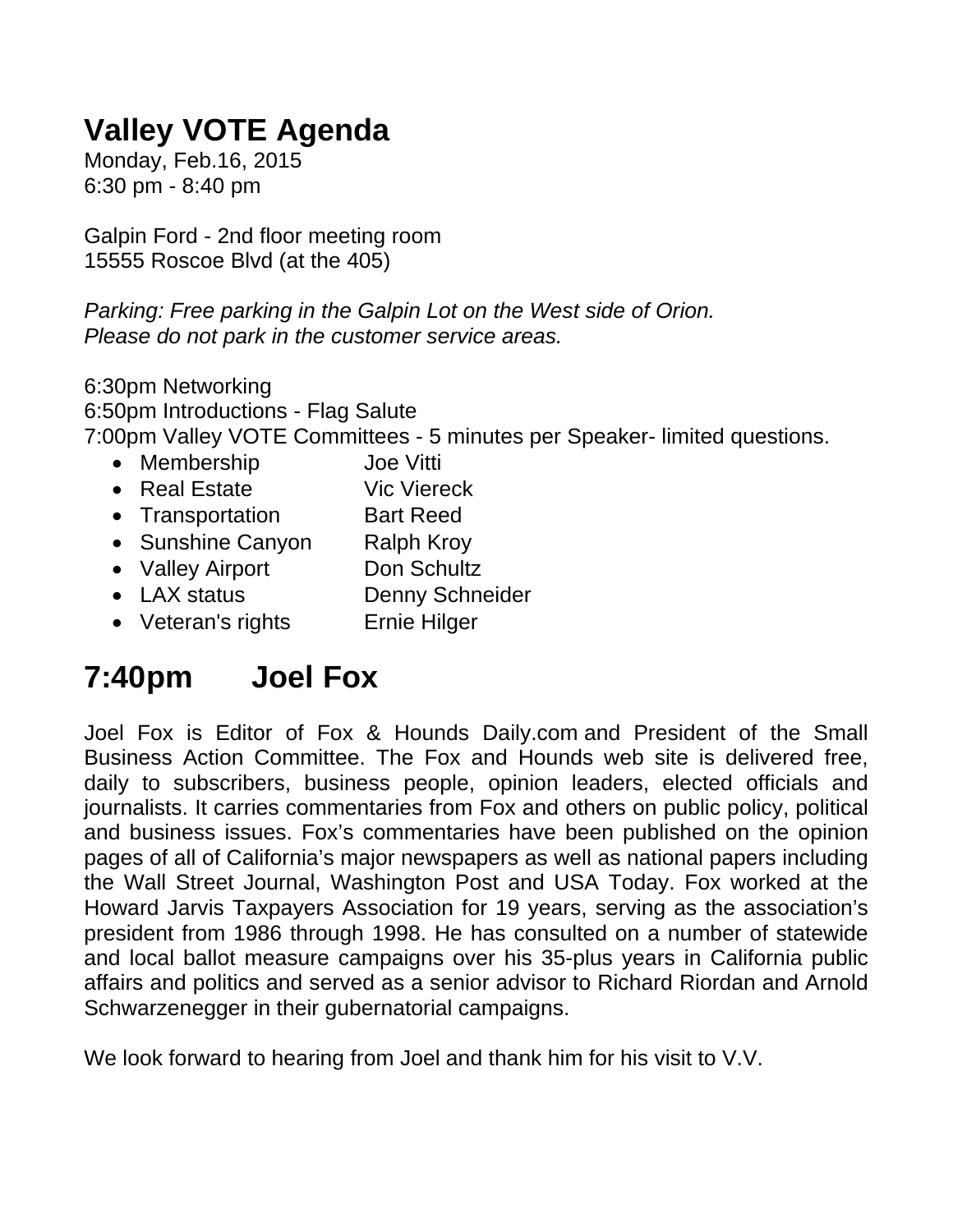## **8:10pm Roslyn Wolin**

Roslyn is the President San Fernando Valley Arts Council. The San Fernando Valley Arts Council was created by the Cultural Affairs Dept. of Los Angeles, 48 years ago. It was originally supposed to be the umbrella organization for all non profits in the Valley, and later became the official arts organization for the San Fernando Valley. The Mission of the Arts Council is to support and promote the appreciation and growth of culture and the arts. It's goal is to promote cultural interaction and networking of business, religious, cultural, educational, and service groups with elected leaders and public officials. It's goals are to provide technical assistance to augment development and growth of artists and performing groups. Also to promote cultural interaction and networking of business, religious, cultural, educational, and service groups with elected leaders and public officials.

The SFV Arts Council has been a 501c3, nonprofit corporation, since 1973 and has provided programs and services for youth, seniors, and the disabled since 1969. It is currently a volunteer organization with no paid staff and no funding. Roslyn has been involved in numerous non profit organizations including Area Director of the League of Women Voters- San Fernando Valley, Past Program Vice President-American Association of University Women, and the Treasurer Ventura Co. Interfaith Community to name a few of her positions.

She has a B.S. degree in Art from Skidmore College, Saratoga Springs, N.Y. and a M.A. Degree in Psychology from Antioch University in L.A.

We are pleased Roslyn is taking time out of her busy schedule to be with us this evening.

Adjourn 8:40pm

-----------------------------------------------------------------------------------------------------------

*The press and public are invited to attend the meeting. The next meeting of Valley VOTE will be on March 16 ,2015 at Galpin.*

## *Valley VOTE Mission Statement*

*Valley VOTE is a diverse coalition of San Fernando Valley residents, business people, educators, community activists, and organizations, committed to exploring and fostering the implementation of programs that empower the people of the San Fernando Valley and the City of Los Angeles, to improve local*